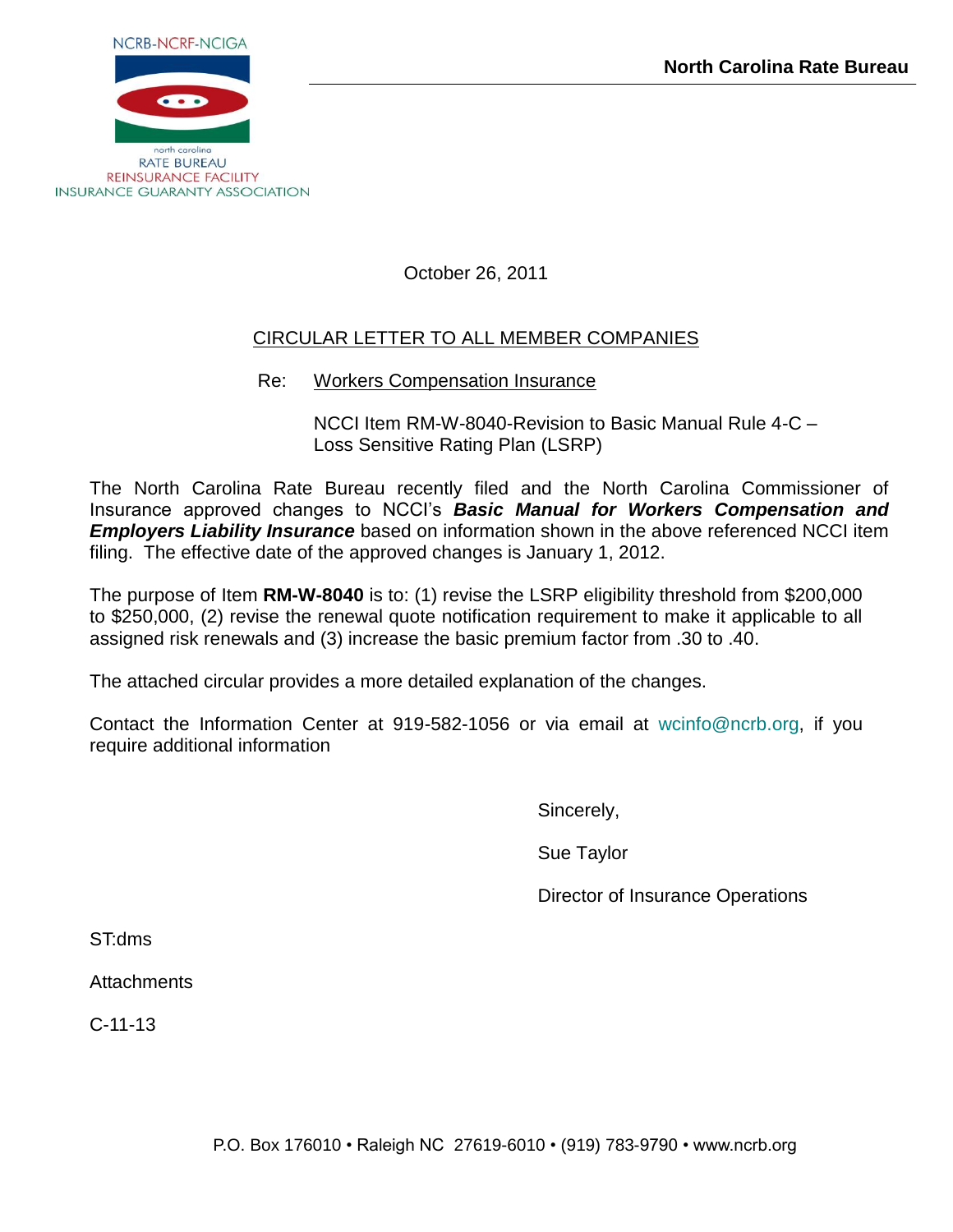### **FILING MEMORANDUM**

**ITEM RM-W-8040—REVISIONS TO BASIC MANUAL RULE 4-C–LOSS SENSITIVE RATING PLAN (LSRP)**

**(To be effective 12:01 a.m. on January 1, 2012, applicable to new and renewal assigned risk policies only.)**

### **PURPOSE**

This item revises *Basic Manual for Workers Compensation and Employers Liability Insurance* Rule 4-C—Loss Sensitive Rating Plan (LSRP) to:

- •Raise the eligibility threshold from \$200,000 to \$250,000
- •Revise the renewal quote notification requirement to apply to all assigned risk policies
- •Increase the basic premium factor from 0.30 to 0.40

### **BACKGROUND**

In 1994, NCCI filed several individual state-specific LSRP rules, which created <sup>a</sup> mandatory assigned risk retrospective rating program for employers having residual market premium equal to or exceeding <sup>a</sup> minimum threshold (\$200,000 in most states). LSRP may impact the amount of premium owed after the policy has expired and after all of the losses incurred during the policy term have been valued.

LSRP does not change the coverage provided by the policy. As with any retrospective rating plan, LSRP is not <sup>a</sup> specific type of policy but rather <sup>a</sup> type of pricing program. Unlike manual rates and experience rating, which are based on an employer's past experience, <sup>a</sup> retrospective rating plan like LSRP is based on an employer's actual loss experience incurred during the policy term. The premium for <sup>a</sup> policy subject to LSRP is reevaluated for several years after the expiration of the policy.

The purpose of LSRP is to:

- •Encourage workplace safety and loss prevention
- •Provide incentives for employers with favorable loss experience through lower premiums
- •Provide <sup>a</sup> disincentive for employers with unfavorable loss experience through higher premiums
- •Depopulate the residual market by encouraging employers to obtain coverage in the voluntary market

LSRP provides large employers with <sup>a</sup> financial incentive to promote workplace safety and reduce losses by requiring employers to accept greater financial responsibility for the losses they incur. LSRP adjusts the premium for an employer's residual market policy based on losses incurred during the policy term. The intent is to charge or return premium that closely reflects the actual experience of the employer. The ultimate impact of LSRP on any given policy will depend on the employer's losses per policy period over time.

The application of LSRP encourages employers with large assigned risk workers compensation premiums to obtain coverage in the voluntary market. LSRP removes the potential financial advantage that guaranteed-cost residual market coverage might otherwise provide for large employers with poor loss experience. Currently, LSRP standard premium equal to or greater than \$200,000 is required in most states for <sup>a</sup> policy to qualify for LSRP because employers with payroll that generate premium of that size are expected to have <sup>a</sup> sufficient number of claims to allow loss prevention services to be effective.

The enclosed materials are copyrighted materials of the National Council on Compensation Insurance, Inc. ("NCCI"). The use of these materials<br>may be governed by a separate contractual agreement between NCCI and its license Unless permitted by NCCI, you may not copy, create derivative works (by way of example, create or supplement your own works, databases, software, publications, manuals, or other materials), display, perform, or use the materials, in whole or in part, in any media. Such actions taken by you, or by your direction, may be in violation of federal copyright and other commercial laws. NCCI does not permit or acquiesce such use of its materials. In the event such use is contemplated or desired, please contact NCCI's Legal Department for permission.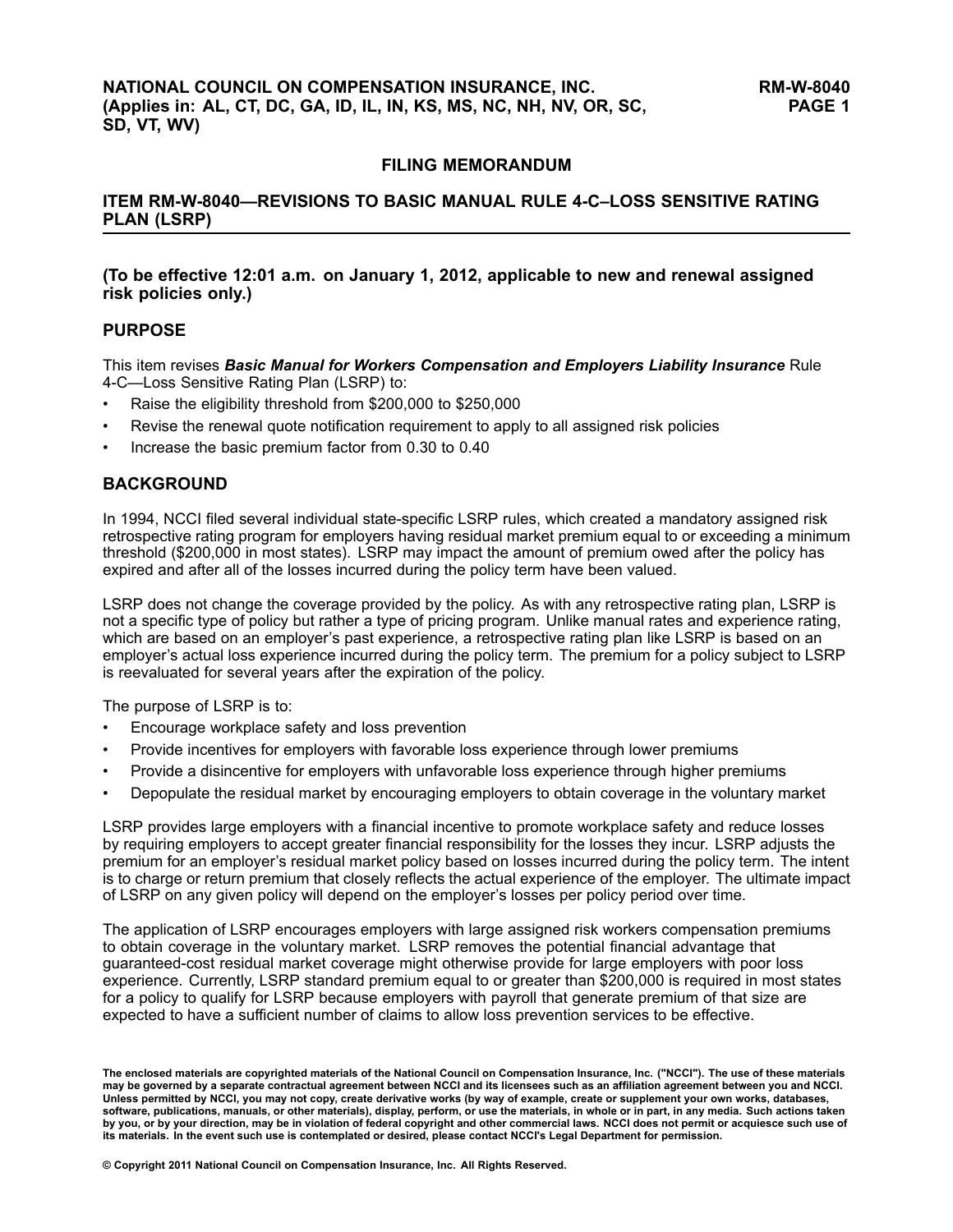### **FILING MEMORANDUM**

### **ITEM RM-W-8040—REVISIONS TO BASIC MANUAL RULE 4-C–LOSS SENSITIVE RATING PLAN (LSRP)**

Effective in 2006, Item RM-W-8028—Rule 4-C—Assigned Risk Mandatory Loss Sensitive Rating Plan (LSRP) created <sup>a</sup> national LSRP rule in NCCI's *Basic Manual*. Effective January 1, 2011, Item RM-W-8035—Workers Compensation Insurance Plan (WCIP) Loss Sensitive Rating Plan (LSRP) Basic Manual Rule 4-C Enhancement clarified LSRP rules to ensure users' comprehension.

Neither Item RM-W-8028 nor Item RM-W-8035 revised any of the factors or the formula used to calculate LSRP. The basic premium factor and eligibility thresholds have remained unchanged since the creation of individual state-specific LSRP rules in 1994.

NCCI's recently completed research of policies issued for the period of 2005–2008 revealed that more than 60% of the policies subject to LSRP developed the LSRP minimum premium and paid less premium than <sup>a</sup> guaranteed-cost residual market policy. This situation reduces the incentive for employers to obtain coverage in the voluntary market. Due to the success of LSRP and other depopulation efforts, there are currently only <sup>a</sup> small number of accounts nationally in the residual market that have over \$250,000 in premium. Based on NCCI's research, as well as the fact that LSRP has been in effect since 1994 without change to its factors and/or the formula, this is <sup>a</sup> suitable time to review the LSRP factors and results.

Assigned carriers are required to indicate on renewal quotes that payment of the renewal deposit constitutes knowledge and acceptance of the possible application of LSRP to the policy. At this time, the requirement is for employers with standard premium of \$150,000 or more. Because WC 00 04 17 B—Assigned Risk Loss Sensitive Rating Plan Notification Endorsement is applied to all assigned risk policies regardless of premium size, it is also appropriate to include the notification on all renewal quotes, regardless of premium size.

NCCI's actuarial staff conducted <sup>a</sup> complete review of the LSRP program and calculations. It has been determined that inflation has had an impact on the effectiveness of LSRP. The basic premium factor contains <sup>a</sup> provision for expenses and <sup>a</sup> net insurance charge that reflects the net savings or charge resulting from the application of <sup>a</sup> minimum and maximum premium. In the assigned risk market, the basic premium factor is determined by NCCI for all risks in the LSRP program.

When LSRP was initially filed in 1994, the 0.30 basic premium factor reflected the average insured in the assigned risk market with premium greater than or equal to \$200,000. Since that time, inflation and the impact of rate filings have eroded the employer size implied by <sup>a</sup> \$200,000 premium level. This \$200,000 threshold now represents <sup>a</sup> smaller employer than it did in 1994. The result is <sup>a</sup> higher indicated insurance charge and, thus, <sup>a</sup> higher basic premium factor. Raising the eligibility threshold will reduce the extent to which the basic premium factor must be increased.

Individual state loss development factors will continue to be updated in state rate filings, which will include <sup>a</sup> factor for the 4th adjustment. Including LSRP premium development at the 4th adjustment more accurately matches premiums to expected losses due to the long-tailed nature of workers compensation insurance claims. Adding development premium to the 4th adjustment also reduces the required increase to the basic premium factor.

In order for LSRP to continue to act as <sup>a</sup> depopulation tool for large employers, to remain an effective safety incentive, and to reduce the variation of losses for those employers subject to LSRP, the eligibility threshold and basic premium factor should be increased. No changes to the minimum or maximum premium factors

**© Copyright 2011 National Council on Compensation Insurance, Inc. All Rights Reserved.**

The enclosed materials are copyrighted materials of the National Council on Compensation Insurance, Inc. ("NCCI"). The use of these materials<br>may be governed by a separate contractual agreement between NCCI and its license Unless permitted by NCCI, you may not copy, create derivative works (by way of example, create or supplement your own works, databases, software, publications, manuals, or other materials), display, perform, or use the materials, in whole or in part, in any media. Such actions taken by you, or by your direction, may be in violation of federal copyright and other commercial laws. NCCI does not permit or acquiesce such use of its materials. In the event such use is contemplated or desired, please contact NCCI's Legal Department for permission.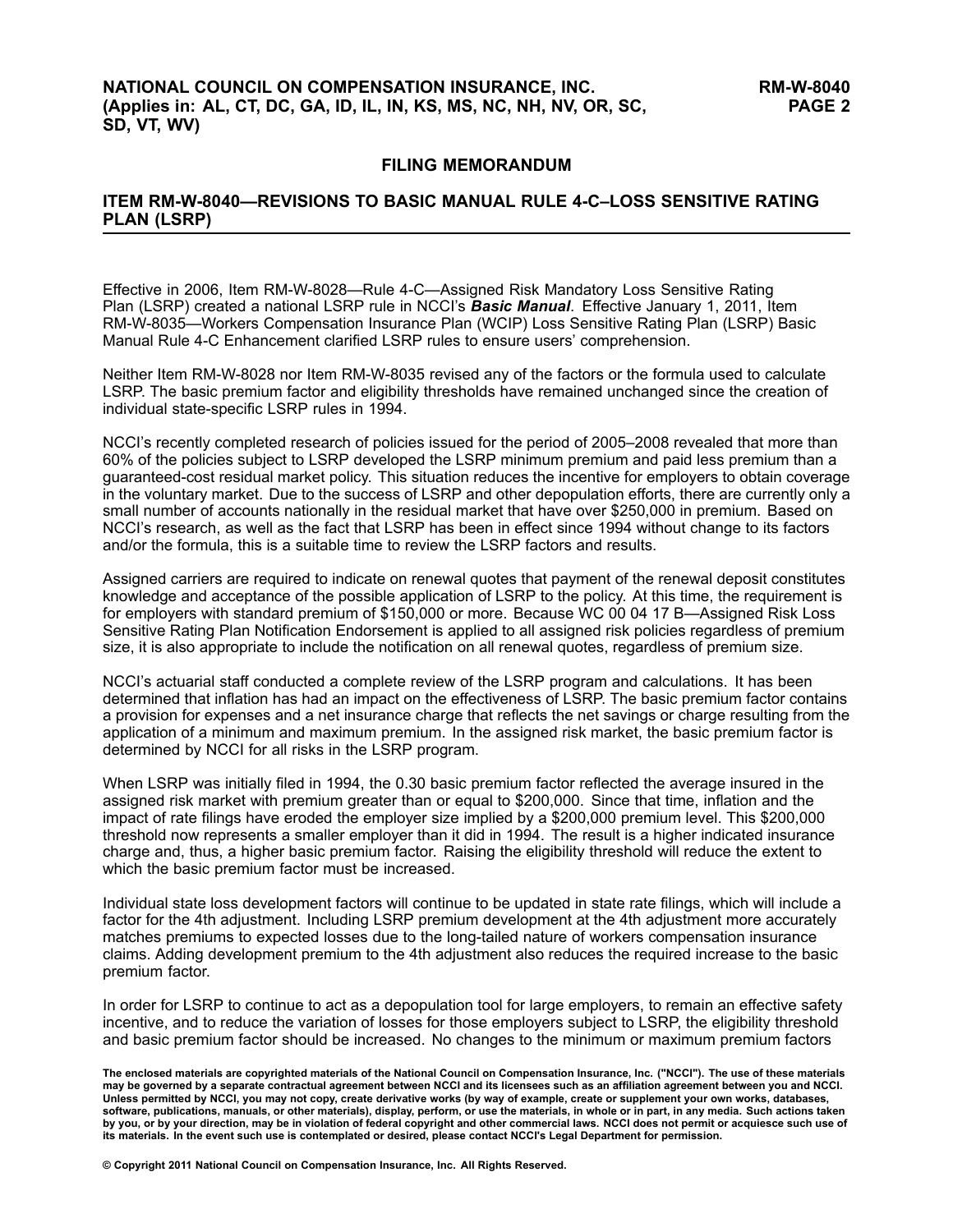### **FILING MEMORANDUM**

### **ITEM RM-W-8040—REVISIONS TO BASIC MANUAL RULE 4-C–LOSS SENSITIVE RATING PLAN (LSRP)**

are proposed by this item. The eligibility increase ensures that this mandatory program is applied only to large premium employers.

### **PROPOSAL**

In order to properly balance LSRP, recognize the impact of inflation and rate filings over time, and more closely align premium and expected losses under the program, this item proposes that the LSRP's:

- • Eligibility threshold be revised to apply to assigned risk policies that meet or exceed LSRP standard premium of \$250,000
- •Renewal quote notification requirement be revised to apply to all assigned risk policies
- •Basic premium factor be revised to 0.40

#### **Indiana State-Specific:**

It is proposed that Indiana revise their state exceptions to Rules 4-C-2-a and 4-C-11-c(1) to be consistent with the national revisions, and eliminate their current state exception to Rule 4-C-4-d and adopt the national revisions.

#### **New Hampshire State-Specific:**

It is proposed that New Hampshire eliminate their current state exceptions (including the optional selection for employers with LSRP standard premium of \$100,000 to \$174,999) and adopt the national revisions.

### **IMPACT**

The ultimate impact of LSRP will depend on the individual employer's losses over time and the extent to which employers obtain coverage in the voluntary market. With lower-than-expected loss experience, the employer's final premium is typically less than standard; it is more than standard with higher-than-expected loss experience.

Currently, there are only <sup>a</sup> handful of accounts above \$250,000 in premium in the residual market states where NCCI is the Plan Administrator. The increase in the LSRP eligibility threshold from \$200,000 to \$250,000 may have <sup>a</sup> premium impact for risks that will no longer be eligible for LSRP. However, there is no material impact to statewide premium as <sup>a</sup> result of this item.

### **IMPLEMENTATION**

The following is <sup>a</sup> summary of the changes required to NCCI's *Basic Manual*:

- •**Exhibit 1** contains revisions to Rule 4-C-2-a
- •**Exhibit 2** contains revisions to Rule 4-C-4-d
- •**Exhibit 3** contains revisions to Rule 4-C-5-c(1)
- •**Exhibit 4** contains revisions to Rule 4-C-11-c
- •**Exhibits 5–7** contain Rules 4-C-2-a, 4-C-4-d, and 4-C-11-c state-specific revisions

#### **© Copyright 2011 National Council on Compensation Insurance, Inc. All Rights Reserved.**

The enclosed materials are copyrighted materials of the National Council on Compensation Insurance, Inc. ("NCCI"). The use of these materials<br>may be governed by a separate contractual agreement between NCCI and its license Unless permitted by NCCI, you may not copy, create derivative works (by way of example, create or supplement your own works, databases, software, publications, manuals, or other materials), display, perform, or use the materials, in whole or in part, in any media. Such actions taken by you, or by your direction, may be in violation of federal copyright and other commercial laws. NCCI does not permit or acquiesce such use of its materials. In the event such use is contemplated or desired, please contact NCCI's Legal Department for permission.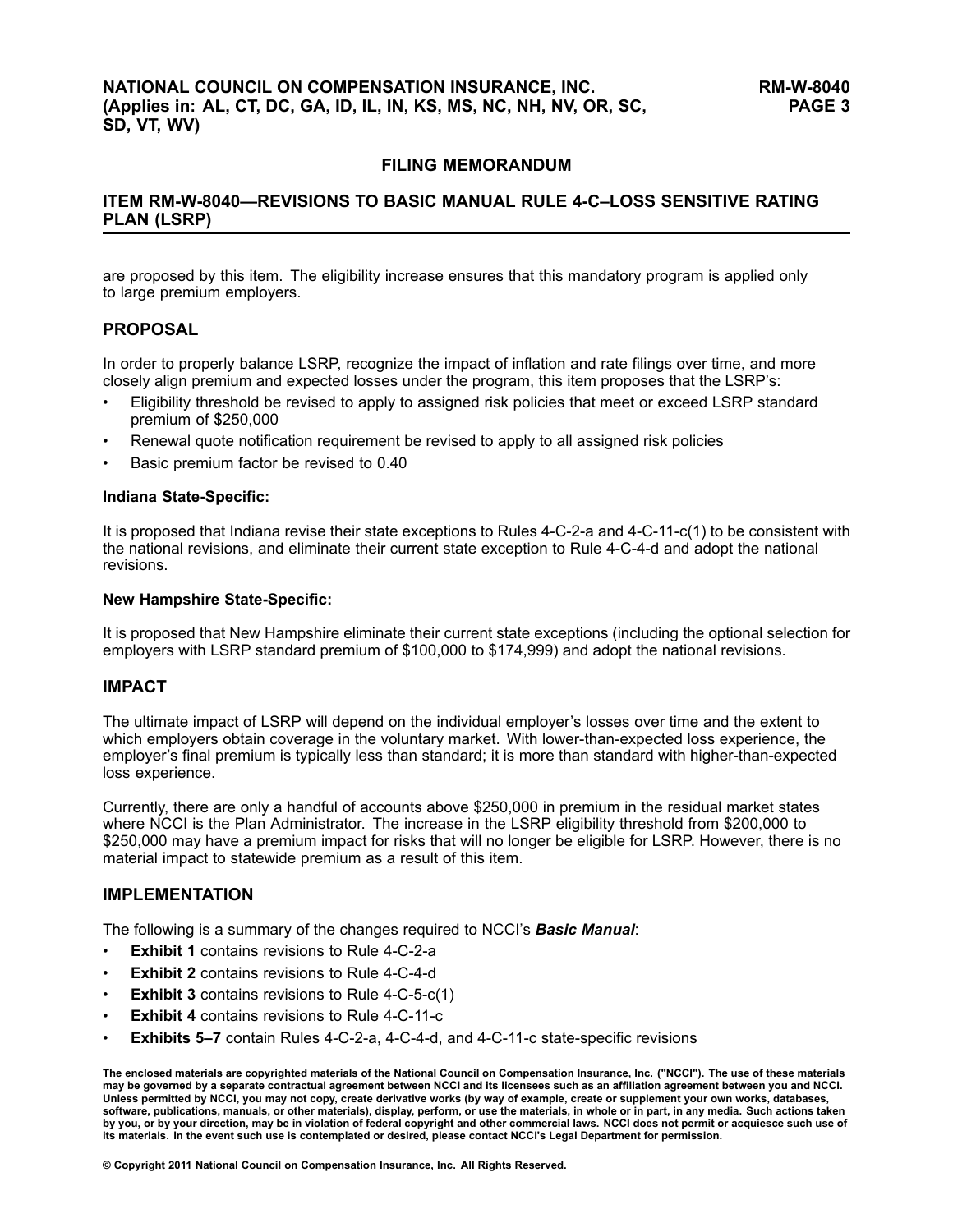### **FILING MEMORANDUM**

### **ITEM RM-W-8040—REVISIONS TO BASIC MANUAL RULE 4-C–LOSS SENSITIVE RATING PLAN (LSRP)**

In applicable NCCI Plan Administered states, references to LSRP premium eligibility in each state's Assigned Risk Workers Compensation Premium Algorithm are being discontinued with Item RM-W-8038—Establishment of Basic Manual Rule 4-G—Available Coverages.

The enclosed materials are copyrighted materials of the National Council on Compensation Insurance, Inc. ("NCCI"). The use of these materials<br>may be governed by a separate contractual agreement between NCCI and its license Unless permitted by NCCI, you may not copy, create derivative works (by way of example, create or supplement your own works, databases, software, publications, manuals, or other materials), display, perform, or use the materials, in whole or in part, in any media. Such actions taken by you, or by your direction, may be in violation of federal copyright and other commercial laws. NCCI does not permit or acquiesce such use of its materials. In the event such use is contemplated or desired, please contact NCCI's Legal Department for permission.

**© Copyright 2011 National Council on Compensation Insurance, Inc. All Rights Reserved.**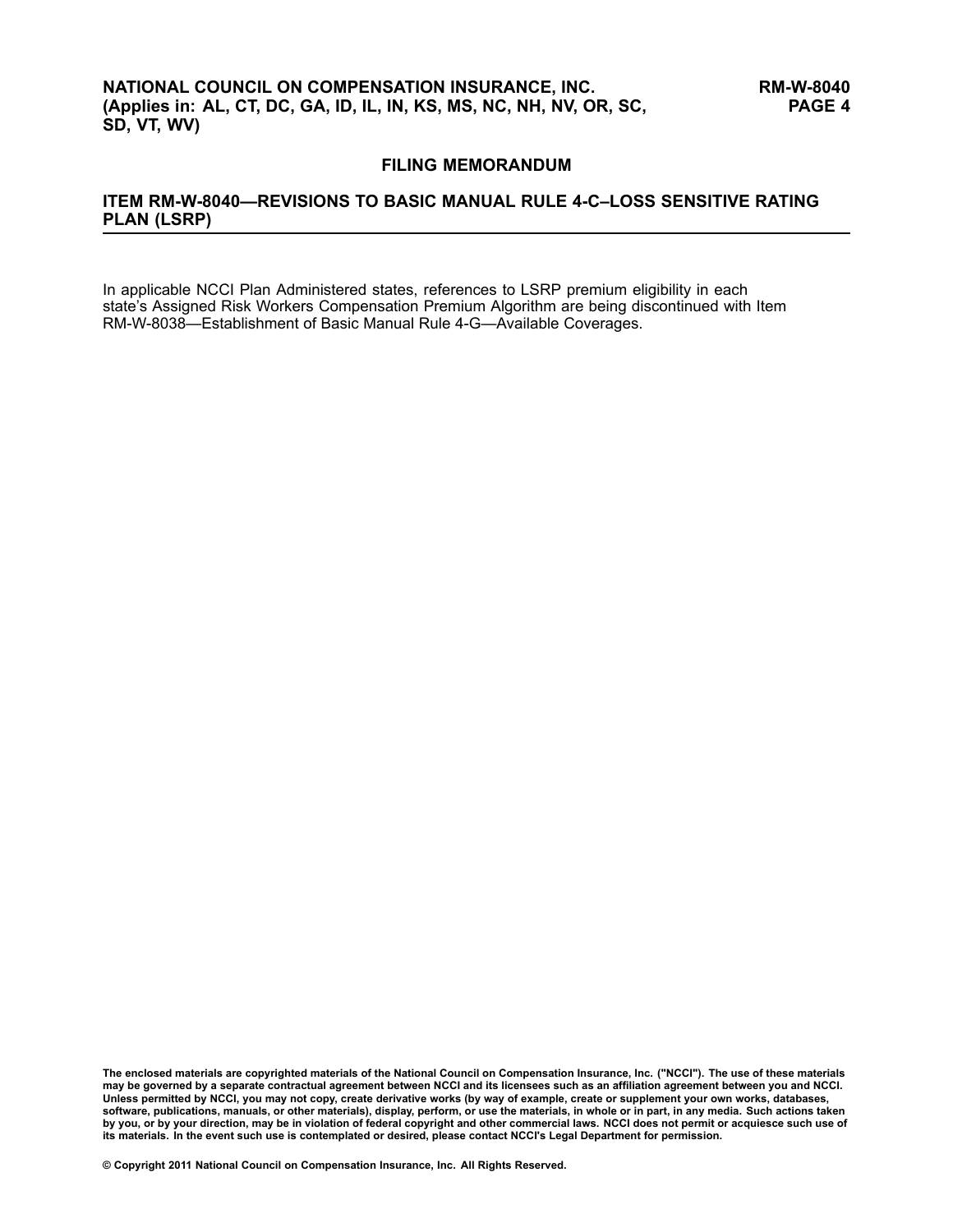### **ITEM RM-W-8040—REVISIONS TO BASIC MANUAL RULE 4-C–LOSS SENSITIVE RATING PLAN (LSRP)**

### **EXHIBIT 1**

### **BASIC MANUAL—2001 EDITION RULE 4–WORKERS COMPENSATION INSURANCE PLAN RULES C. LOSS SENSITIVE RATING PLAN (Applies in AL, CT, DC, GA, ID, IL, KS, MS, NC, NH, NV, OR, SC, SD, VT, WV)**

### **2. Eligibility**

a. Eligibility for LSRP is determined in accordance with the Eligibility Tables below. *Refer to Rule 4-C-5-c(12) for the definition of LSRP standard premium*. *Refer to the [User's](/manuscript/hyperlink.asp?docid=UsersGuide-G-Examples-Rule4-C) Guide for examples*.

| <b>LUGINILLY LANIC I</b>                                                                                    |                                                                                                                                      |  |
|-------------------------------------------------------------------------------------------------------------|--------------------------------------------------------------------------------------------------------------------------------------|--|
| If a single-state employer has operations in                                                                | Then                                                                                                                                 |  |
| One LSRP-approved state, and<br>Has a single-state WCIP policy covering such<br>operations in the state     | The single-state WCIP policy must meet or exceed<br>LSRP standard premium of \$250,000-200,000-                                      |  |
| One LSRP-approved state, and<br>Has two or more WCIP policies covering such<br>operations in the state, and | The combined LSRP standard premium of all policies<br>written by the same assigned carrier must meet or<br>exceed \$250,000-200,000- |  |
| The two or more policies are written by the same<br>assigned carrier                                        |                                                                                                                                      |  |

### **Eligibility Table 1**

### **Eligibility Table 2**

| If a multistate employer has operations in                                                                                                                                                                     | Then...                                                                                                                                                                                                                                                                                                                                            |
|----------------------------------------------------------------------------------------------------------------------------------------------------------------------------------------------------------------|----------------------------------------------------------------------------------------------------------------------------------------------------------------------------------------------------------------------------------------------------------------------------------------------------------------------------------------------------|
| Two or more LSRP-approved states, and<br>Has one multistate WCIP policy covering such<br>$\bullet$<br>operations in those states                                                                               | The combined LSRP standard premium of all states<br>on the policy must meet or exceed:<br>\$250,000 200,000<br>The premium eligibility requirement for the LSRP<br>state generating the largest LSRP standard<br>premium if such state's eligibility requirement is<br>less than \$250,000-200,000                                                 |
| Two or more LSRP-approved states, and<br>Has multiple WCIP policies covering such<br>٠<br>operations in those states, and<br>The two or more policies are written by the same<br>$\bullet$<br>assigned carrier | The combined LSRP standard premium of all <b>policies</b><br>written by the same assigned carrier must meet or<br>exceed:<br>\$250,000 $-200,000$ , or<br>The premium eligibility requirement for the LSRP<br>٠<br>state generating the largest LSRP standard<br>premium if such state's eligibility requirement is<br>less than \$250,000-200,000 |

- b. It may not always be possible for <sup>a</sup> single carrier to provide coverage for all requested states; additional policies issued by more than one carrier may be necessary. *Refer to Rule 4-C-5-b(3) for more information about policy issuance and corresponding deposits.*
- c. WCIP policies issued in non-LSRP-approved jurisdictions are not subject to LSRP and are not combinable with WCIP policies in LSRP-approved jurisdictions for eligibility purposes.
- d. LSRP eligibility may be impacted by ownership or combinability status in accordance with NCCI's *[Experience](https://www.ncci.com/Manuals/Experience2003/National/Experience2003-National.htm) Rating Plan Manual*.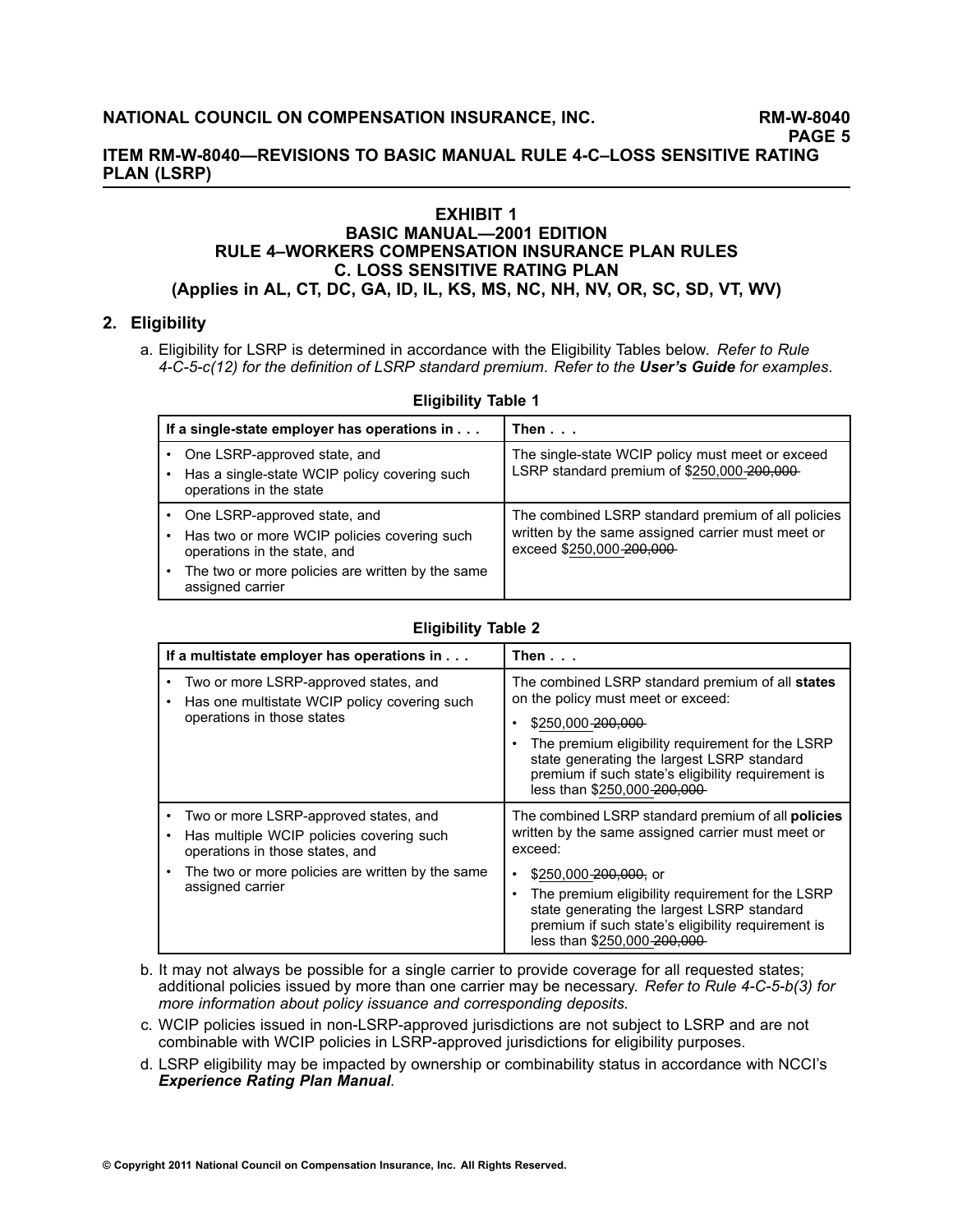**ITEM RM-W-8040—REVISIONS TO BASIC MANUAL RULE 4-C–LOSS SENSITIVE RATING PLAN (LSRP)**

### **EXHIBIT 2**

### **BASIC MANUAL—2001 EDITION RULE 4–WORKERS COMPENSATION INSURANCE PLAN RULES C. LOSS SENSITIVE RATING PLAN (Applies in AL, CT, DC, GA, ID, IL, IN, KS, MS, NC, NH, NV, OR, SC, SD, VT, WV)**

### **4. Assigned Carrier Responsibilities**

Assigned carrier responsibilities include, but are not limited to:

- a. Administering, managing, and applying LSRP in accordance with these rules to:
	- (1) Individual LSRP policies within an LSRP-approved jurisdiction.
	- (2) Other WCIP policies related through common majority ownership as defined in NCCI's *[Experience](https://www.ncci.com/Manuals/Experience2003/National/Experience2003-National.htm) Rating Plan Manual*.
- b. Providing the employer with <sup>a</sup> full explanation and potential impact of LSRP at policy issuance, in accordance with Rules 4-C-6-b(2) and (3).
- c. Completing preliminary physical and final physical audits for all new business qualifying for LSRP (and any other audit requirements for renewal business) in accordance with NCCI's *[Assigned](https://www.ncci.com/manuals/acps/national/acps-national.htm) Carrier [Performance](https://www.ncci.com/manuals/acps/national/acps-national.htm) Standards*.
- d. Indicating on all renewal quotes to employers with premium of \$450,000 or more that payment of the renewal deposit constitutes knowledge and acceptance of the possible application of LSRP to the policy(ies).
- e. Attaching all appropriate LSRP endorsement(s) to the policy(ies) in accordance with Rule 4-C-6-b(3).
- f. Filing for Proof of Claim when it receives notification that the employer has declared bankruptcy; for information about off-cycle valuations, *refer to Rule 4-C-9-e*.
- g. Performing valuations of losses in accordance with Rule 4-C-9.
- h. Calculating all LSRP premiums.
- i. Collecting or returning any LSRP premium and/or LSRP contingency deposit.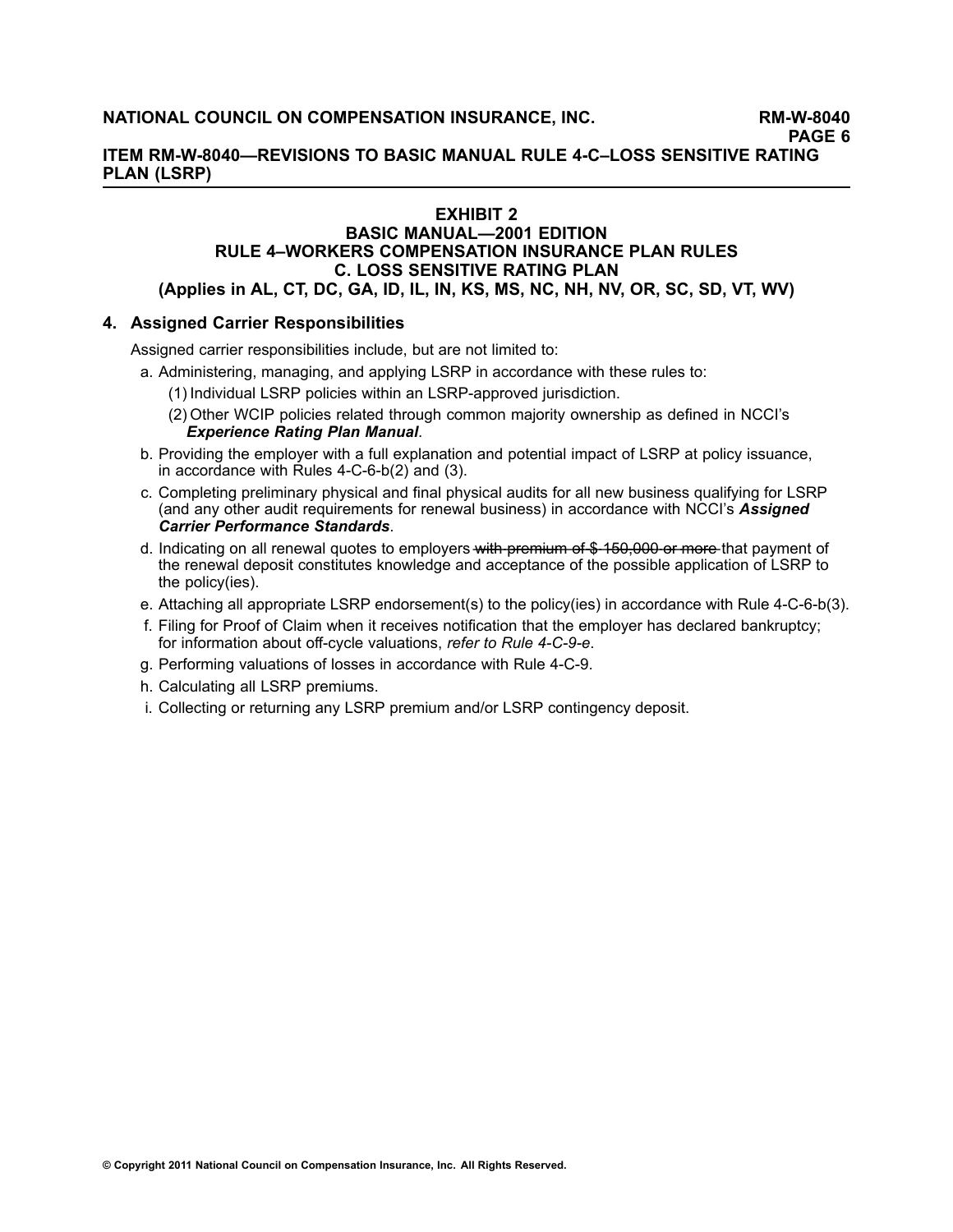### **NATIONAL COUNCIL ON COMPENSATION INSURANCE, INC. RM-W-8040**

**PAGE 7**

**ITEM RM-W-8040—REVISIONS TO BASIC MANUAL RULE 4-C–LOSS SENSITIVE RATING PLAN (LSRP)**

### **EXHIBIT 3 BASIC MANUAL—2001 EDITION RULE 4–WORKERS COMPENSATION INSURANCE PLAN RULES C. LOSS SENSITIVE RATING PLAN 5. LSRP DEFINITIONS c. ELEMENTS OF THE LSRP (Applies in AL, CT, DC, GA, ID, IL, IN, KS, MS, NC, NH, NV, OR, SC, SD, VT, WV)**

### **(1) Basic Premium Factor (BPF)**

The basic premium factor (BPF) is a fixed factor of 0.40-30-used to determine the basic premium.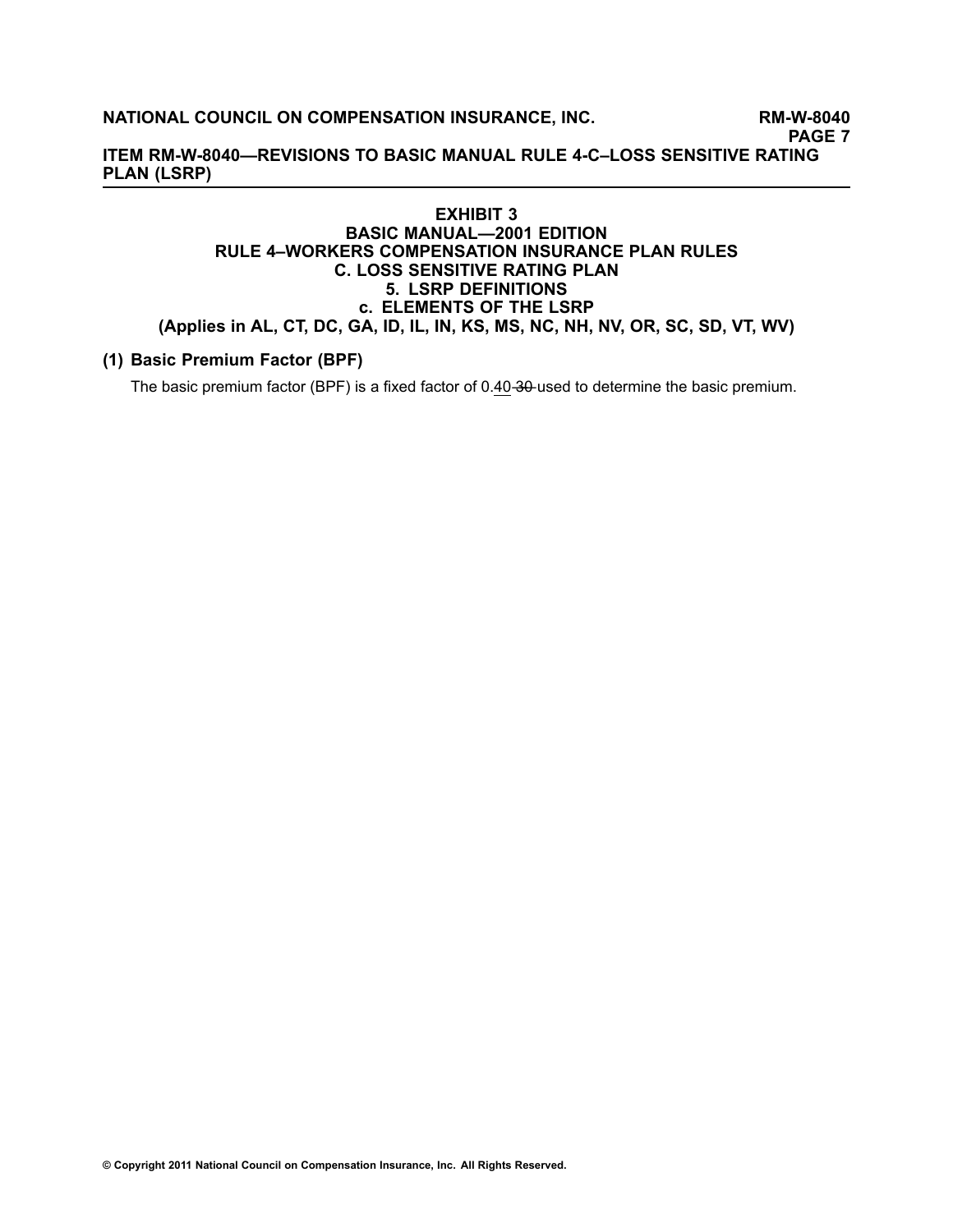**ITEM RM-W-8040—REVISIONS TO BASIC MANUAL RULE 4-C–LOSS SENSITIVE RATING PLAN (LSRP)**

## **EXHIBIT 4**

### **BASIC MANUAL—2001 EDITION RULE 4–WORKERS COMPENSATION INSURANCE PLAN RULES C. LOSS SENSITIVE RATING PLAN 11. PROFESSIONAL EMPLOYER ORGANIZATIONS (PEO) AND TEMPORARY ARRANGEMENTS**

**(Applies in AL, CT, DC, GA, ID, IL, KS, MS, NC, NH, NV, OR, SC, SD, VT, WV)**

### **c. Eligibility**

(1) Eligibility for LSRP for PEOs, its individual clients, and temporary arrangement employers is determined in accordance with the Eligibility Tables below. *Refer to Rule 4-C-5-c(12) for the definition of LSRP standard premium.*

| If a single-state employer has operations in                                                                | Then $\ldots$                                                                                                                       |
|-------------------------------------------------------------------------------------------------------------|-------------------------------------------------------------------------------------------------------------------------------------|
| One LSRP-approved state, and<br>Has a single-state WCIP policy covering such<br>operations in the state     | The single-state WCIP policy must meet or exceed<br>LSRP standard premium of \$250,000-200,000-                                     |
| One LSRP-approved state, and<br>Has two or more WCIP policies covering such<br>operations in the state, and | The combined LSRP standard premium of all policies<br>written by the same assigned carrier must meet or<br>exceed \$250,000-200,000 |
| The two or more policies are written by the same<br>assigned carrier                                        |                                                                                                                                     |

#### **Eligibility Table 1**

#### **Eligibility Table 2**

| If a multistate employer has operations in                                                                                                                                                                | Then...                                                                                                                                                                                                                                                                                                                                        |
|-----------------------------------------------------------------------------------------------------------------------------------------------------------------------------------------------------------|------------------------------------------------------------------------------------------------------------------------------------------------------------------------------------------------------------------------------------------------------------------------------------------------------------------------------------------------|
| Two or more LSRP-approved states, and<br>Has one multistate WCIP policy covering such<br>operations in those states                                                                                       | The combined LSRP standard premium of all states<br>on the policy must meet or exceed:<br>\$250,000 200,000, or<br>The premium eligibility requirement for the LSRP<br>state generating the largest LSRP standard<br>premium if such state's eligibility requirement is<br>less than \$250,000-200,000                                         |
| Two or more LSRP-approved states, and<br>$\bullet$<br>Has multiple WCIP policies covering such<br>operations in those states, and<br>The two or more policies are written by the same<br>assigned carrier | The combined LSRP standard premium of all <b>policies</b><br>written by the same assigned carrier must meet or<br>exceed:<br>\$250,000 200,000, or<br>٠<br>The premium eligibility requirement for the LSRP<br>state generating the largest LSRP standard<br>premium if such state's eligibility requirement is<br>less than \$250,000-200,000 |

(2) It may not always be possible for <sup>a</sup> single carrier to provide coverage for all requested states; additional policies issued by more than one carrier may be necessary. *Refer to Rule 4-C-5-b(3) for more information about policy issuance and corresponding deposits.*

(3) WCIP policies issued in non-LSRP-approved jurisdictions are not subject to LSRP and are not combinable with WCIP policies in LSRP-approved jurisdictions for eligibility purposes.